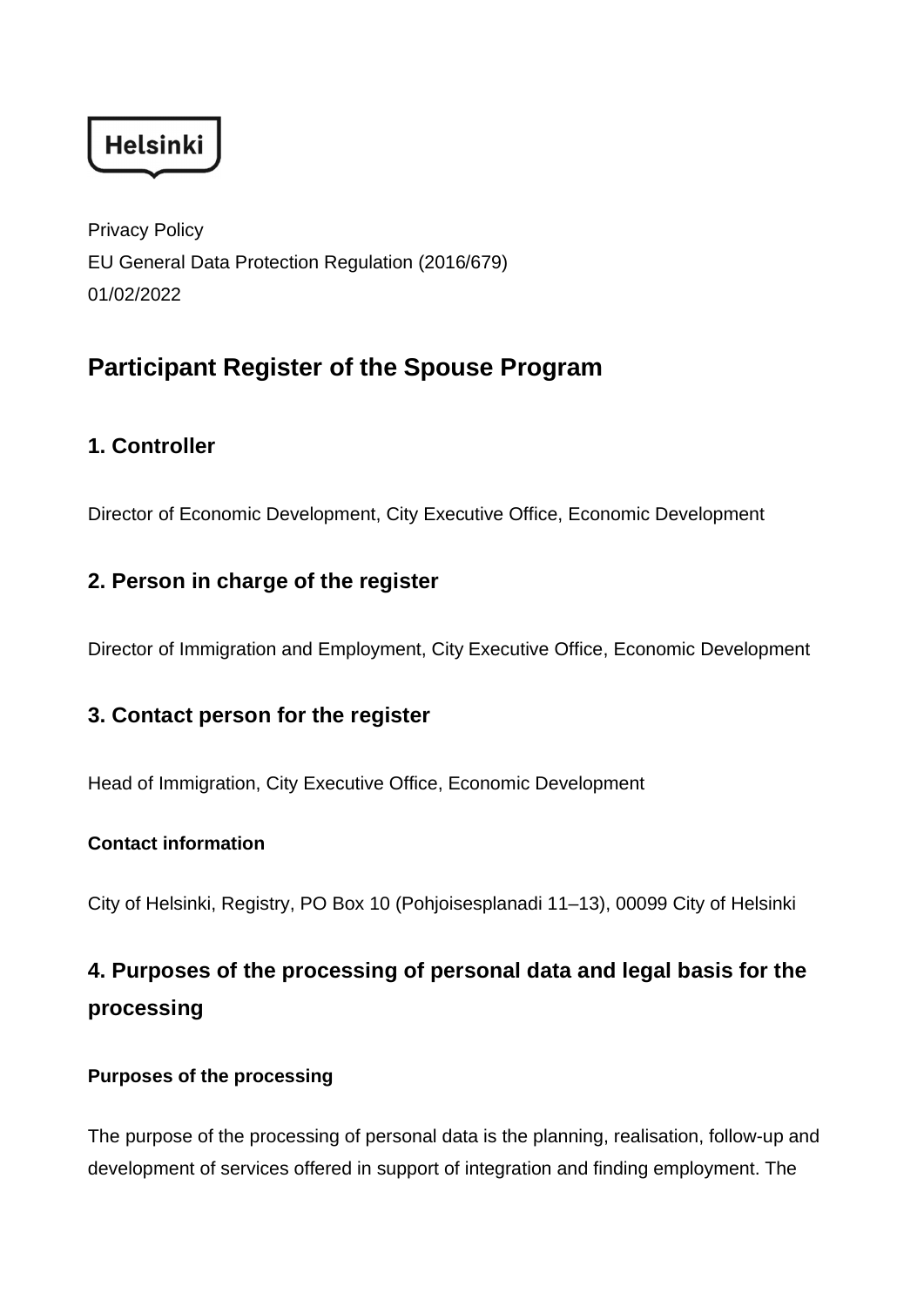service is aimed at international spouses in the Helsinki Metropolitan Area, that is people who have moved to the Helsinki Region from abroad, typically because their partners have found employment in the region.

#### **Legal basis for the processing**

Article 6, paragraph 1 a of the EU General Data Protection Regulation: the data subject has given consent to the processing of his or her personal data for one or more specific purposes.

#### **Essential legislation**

- EU General Data Protection Regulation (679/2016)
- Data Protection Act (1050/2018)
- Act on the Openness of Government Activities (621/1999)
- Administrative Procedure Act (434/2003)

## **5. Data content of the register**

Signing up for the Spouse Program

- name
- e-mail address
- municipality of residence
- postal code
- company where the partner of the data subject is employed
- level of education
- profession
- age
- gender
- date of moving to Finland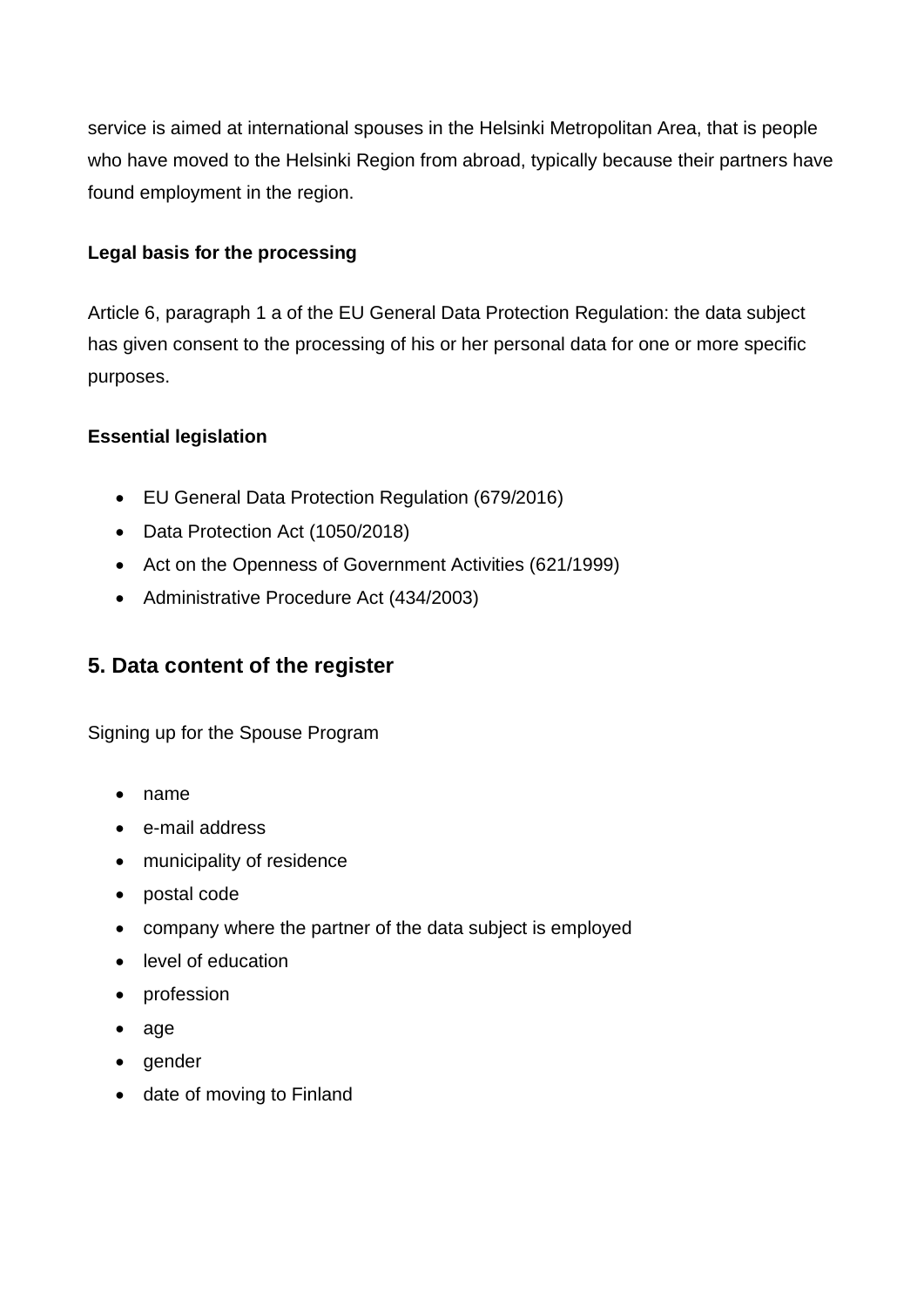Application for Career Coaching offered by the Spouse Program

- name
- e-mail address
- municipality of residence
- postal code
- degrees
- work experience
- professional expertise and qualifications
- employment situation
- whether the data subject is a client of the Employment and Economic Development **Office**
- future career plans

The Career Coaching service

- name
- e-mail address
- address
- telephone number
- photograph
- degrees
- work experience
- professional expertise and qualifications
- employment situation
- future career plans
- assessment based on suitability tests to support the career coaching

The Matching service

- name
- e-mail address
- address